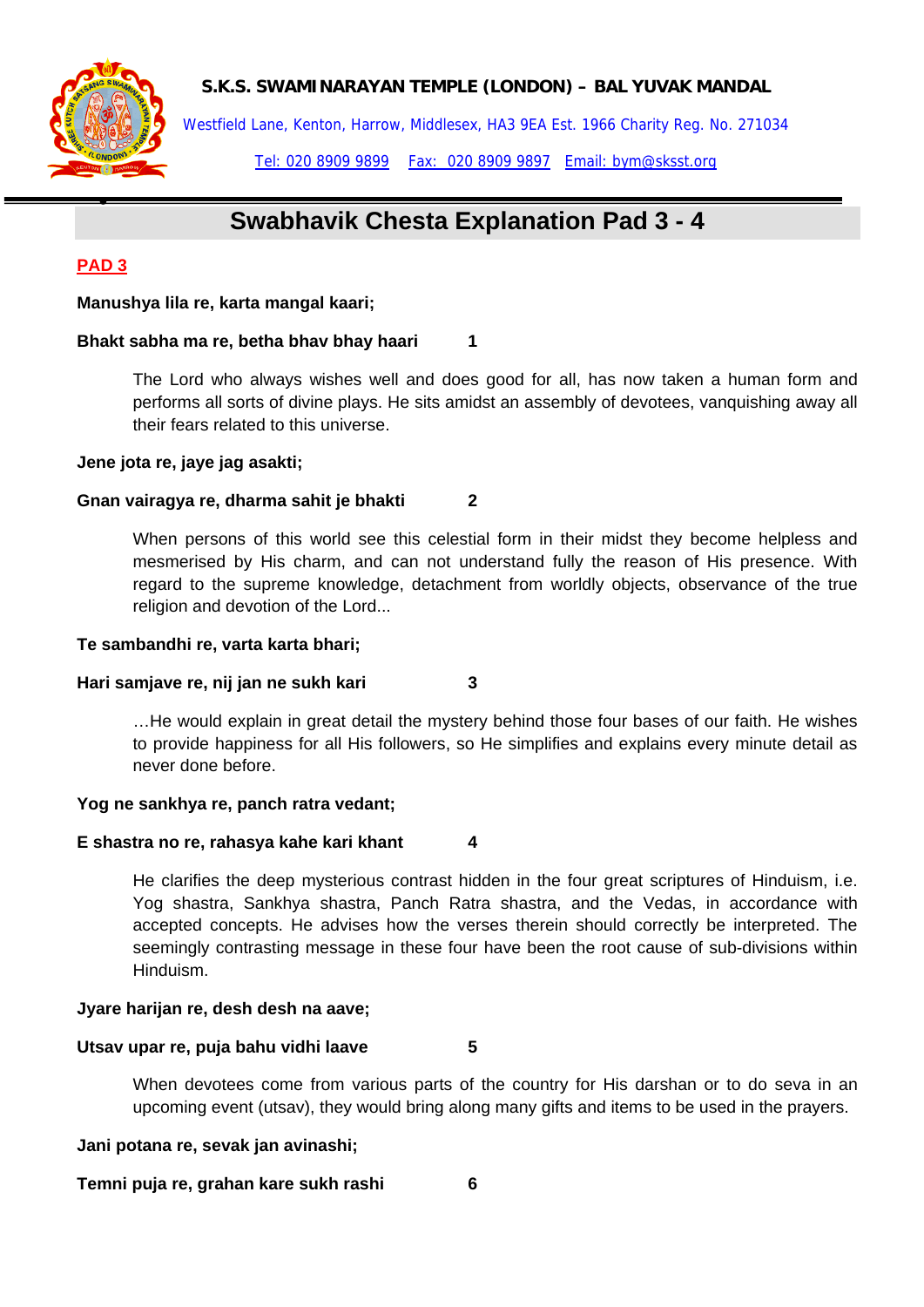Westfield Lane, Kenton, Harrow, Middlesex, HA3 9EA Est. 1966 Charity Reg. No. 271034 Tel: 020 8909 9899 Fax: 020 8909 9897 Email: bym@sksst.org

He has accepted the devotees as His own followers and feels responsible for them; hence the non-destroyable almighty Lord would honourably accept their offerings and blissfully wish well for them.

#### **Bhakta potana re, tene Shyam sujan;**

#### **Dhyan karavi re, khenche nadi pran 7**

The all-knowing and dark complexioned Lord would place His devotees in a meditative trance, holding their breaths, nerves and souls, making the devotees seem lifeless.

#### **Dhyan mathi re, uthade nij jan ne;**

#### **Deh ma lave re, pran indriya man ne 8**

He would then awaken them out of meditation by instilling their senses and mind in their lifeless bodies and making their souls active again.

#### **Sant sabha ma re, betha hoy avinash;**

#### Koi harijan ne re, tedvo hoy pas **9**

When He sits in an assembly of saints, and wishes to call a certain devotee to come close to Him…

#### **Paheli angali re, netra tani kari san;**

#### **Premanand kahe re, sad kare Bhagwan 10**

He would point His index finger in the direction of His gaze and call out the name of that devotee.

# **PAD 4**

#### **Mohan ji ni re, lila ati sukh kari;**

#### Anand ape re, sunta nyari nyari **1**

Listening to the various divine plays of the Lord is the source of the ever increasing different versions of joy that all the devotees eternally experience.

#### **Kyarek vato re, kare muni var sathe;**

#### **Guchha gulab na re, chole chhe be hathe 2**

Sometimes He engages Himself in conversation with great sages and playfully takes a bunch of roses and squeezes it, removing their sepals with both hands.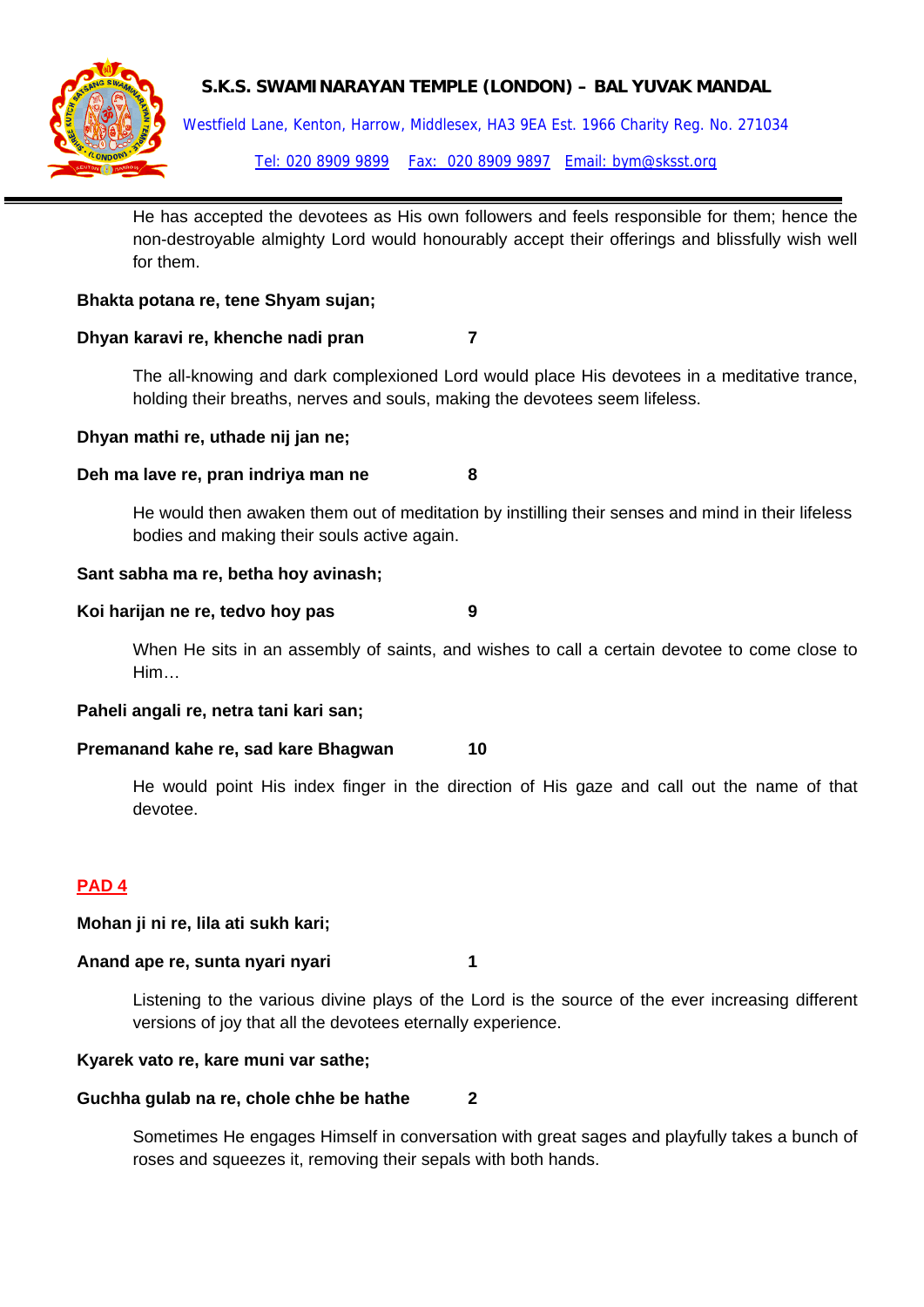

Westfield Lane, Kenton, Harrow, Middlesex, HA3 9EA Est. 1966 Charity Reg. No. 271034

Tel: 020 8909 9899 Fax: 020 8909 9897 Email: bym@sksst.org

### **Shital jani re, limbu haar gulabi;**

#### **Tene rakhe re, ankhyo upar dabi 3**

He would also press garlands made out of lemons and roses over His eyes knowing that these have a cooling and refreshing effect.

#### **Kyarek pote re, rajipa ma hoye;**

#### **Vato kare re, katha vanchay toye 4**

Sometimes when He is happy or excited for some reason, He would give sermons or explain some issues even though scriptures were being read at the same time.

# **Sambhale kirtan re, pote kaink vichare;**

#### **Puchhva ave re, jamvanu koi tyare 5**

He would listen to songs that the saints compose and sing before Him, and would be engaged in deep thought pondering over the suitability of the lyrics used. When the devotee in His service comes over to invite Him for a meal…

#### **Haar chadhave re, pooja karva ave;**

#### **Tena upar re, bahu khiji risave 6**

…Or at other times devotees when would come over to garland Him, or offer their prayers, He would become very angry for their interference and sulk away.

#### **Katha sambhalta re, hare hare kahi bole;**

#### **Marma katha no re, suni magan thai dole 7**

While listening to the scriptures being read in the assembly, He would ocassionally say `Hare! Hare` to acknowledge the greatness of the point just mentioned in that scripture. He would sway in harmony upon listening to and understanding the true hidden message behind the teaching of the scriptures.

#### **Bhaan katha ma re, biji kriya mahi;**

#### **Kyarek achanak re, jamta hare bolaay 8**

He stays focused in listening to the scripture being read, but occasionally He thinks of other issues as well at the same time. Sometimes He would suddenly say `Hare` whilst having His meals.

#### **Thaye smruti re, potane jyare teni;**

#### **Thoduk hase re, bhakt samu joi beni 9**

When He realises about this feigned and self-induced absent mindedness, He would chuckle